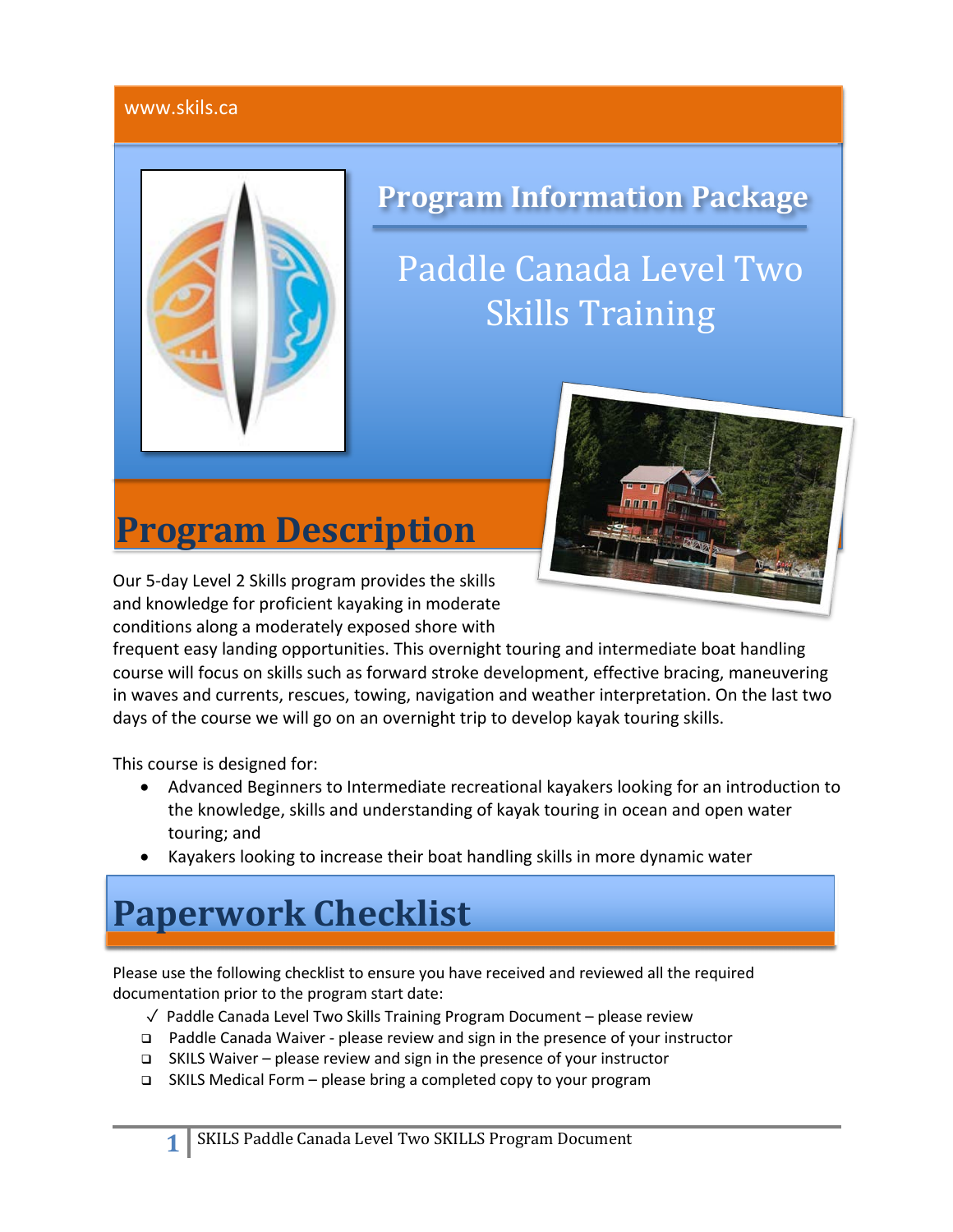# **Program Logistics**

# **Program Prerequisites**

- Paddle Canada Level-1 Skills certification or equivalent skill and knowledge.
- At least 3, one day long, kayaking trips in different locations.

You can enter this course with no prior certification. However, this is an intermediate course and not an introduction to boat handling, rescues and safety. If you are unsure of your ability to take this course, please call us to discuss your concerns. The assessment part of this course is optional.

# **Our Classroom**

The first 3 days of the program are based out of the beautiful and convenient Discovery Island

Lodge (www.discovery-islands-lodge.com) on Quadra Island. This beautiful waterfront property offers easy access to an un-crowded paradise of clear sheltered ocean, tidal rapids, marine parks, abundant wildlife, spectacular rainforest, and towering mountain vistas. The theory sessions are run in a warm indoor classroom, we launch for the practical sessions from the Lodge's private dock and you can finish the day relaxing in the sauna. The last two days of the trip will be spent on an overnight expedition with wilderness camping.



# **Meals**

You are responsible for all your meals. The only

exception is the course in June, where complimentary breakfast is provided. Please be prepared to bring your lunch with you in your kayak, and your food for the overnight camping expedition. Snacks are recommended to help fill in the hunger gaps between meals.

# **Accommodation**

Accommodation is provided at Discovery Island Lodge on the evening prior to the course and on the following 3 evenings. We recommend you arrive on the evening prior to the course to avoid any unforeseen events. Our final night will be spent camping in a wilderness setting. The Lodge provides accommodation and offers a full kitchen, showers, sauna, and other amenities. A total of 4 nights at the Lodge are already paid for you. For the storage of your food, please bring mice proof boxes like large Tupperware plastic boxes with a lid. The Lodge is reached via the Quadra Island ferry from Campbell River on Vancouver Island. Detailed directions can be found on the lodge website www.discovery-islands-lodge.com. The last gas station is in Quathiaski Cove near the BC ferry terminal on Quadra Island although fuel is much cheaper in Campbell River so we suggest filling up there. From the ferry terminal, the trip to the Lodge will take approximately 45 minutes so please be sure you have plenty of gas to get there and return. The road becomes a narrow logging road before you reach the lodge. Please be careful of the soft shoulder and drive in the middle of the road where possible! The driveway down to the lodge is very steep with limited room to turn around. If you are uncertain about your car's ability to handle the last 100m, please park at the top and walk down to check it out first.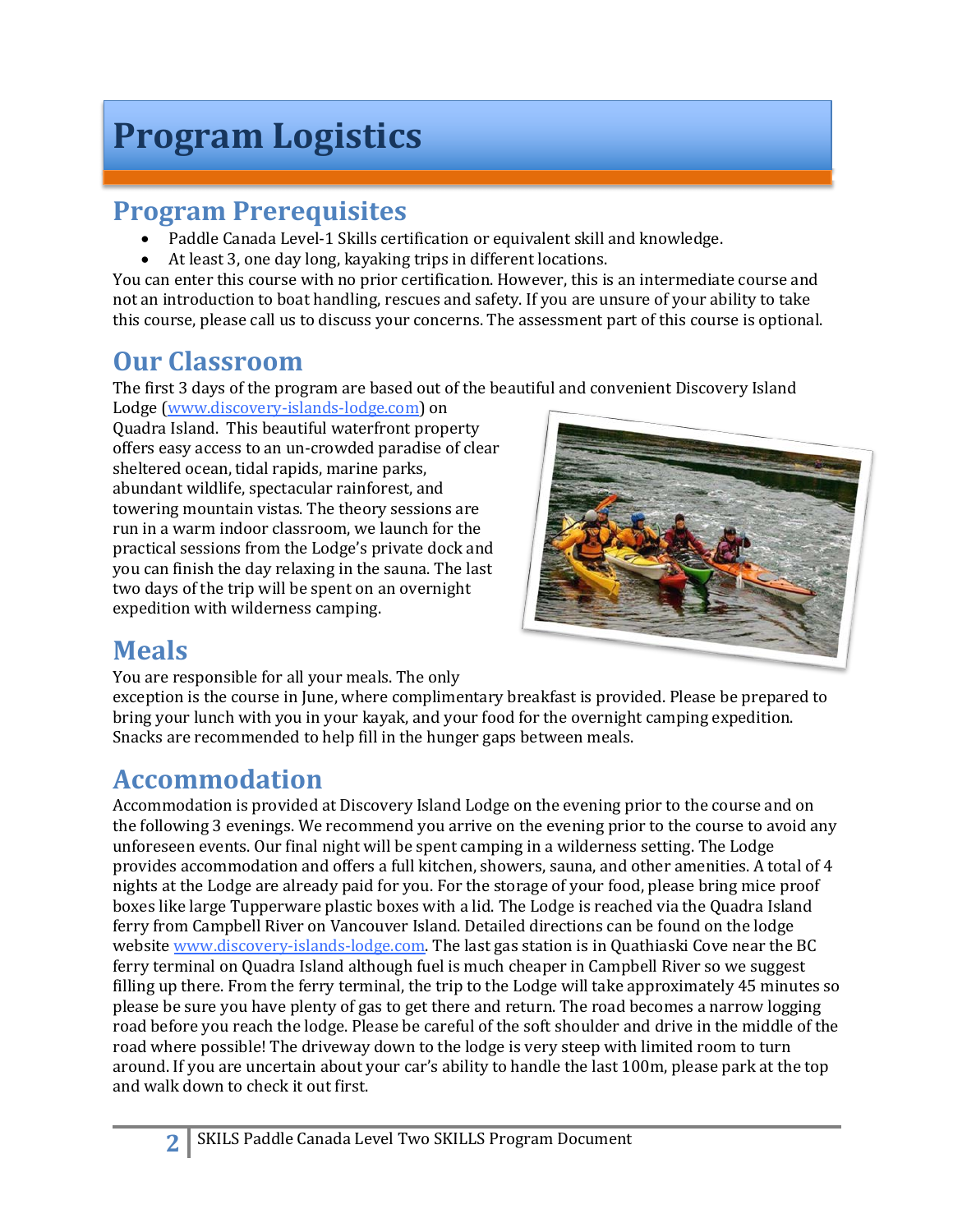# **What to Bring**

Fees include instruction, specialized equipment such as flares and VHF Radios, group equipment such as tarps, and safety equipment such as first aid kits and kayak repair kits. Personal gear, immersion gear, camping equipment, kayak, kayak equipment and food are not included in the course fees. You will need to bring your own or you can rent from SKILS at below market rates. Please get in touch at least a week before the course if you would like to hire a kayak or immersion gear. A complete list of equipment you should bring is provided below.

# **Equipment List**

### \*Indicates optional items

## *Kayak*

q Sea worthy kayak – The kayak must have positive buoyancy and be able to carry enough gear for 2 days.

## *Kayaking Equipment*

- q Paddle
- □ \*Spare paddle
- q PFD Canadian Coast Guard approved
- q Whistle
- □ Hand pump
- q 15 m Buoyant heaving line
- $\Box$  \*Sea kayak towline The towline should be between 5 and 15 meters long and have a quick release. If you

## *Navigation Equipment*

- q 2 pencils for chart work
- $\Box$  Chart case large zip lock will work, but not very well
- don't have a tow line, we can provide one for you at no cost.
- $\Box$  \*Stirrup 4.5 m loop of buoyant 3/8 inch rope. If you don't have a stirrup, we can provide one for you at no cost.
- □ Paddling helmet- We can provide one for you at no cost.
- q Paddle float
- q Orienteering Compass
- q Marine Compass (highly recommended)
- q Chart #3539 Discovery Passage

## *Camping Gear*

If you are paddling with friends you may choose to share a tent

q Tent  $\Box$  Sleeping bag – 3 season bag with

- □ Sleeping mat
- q \*Tarp with thin cord
- q \*Pillow case

## *Kitchen*

If you are paddling with friends you may wish to share some of the following items

- q Bowl
- □ Insulated mug
- q Knife, fork, and/or spoon

synthetic insulation

q Stove

- 
- □ Pots and pans
- □ Camp soap
- q Scrub brush

# *Food and Water*

Each participant is responsible for their own food and water. Plan for 3 litres of water per person per day while on the overnight trip.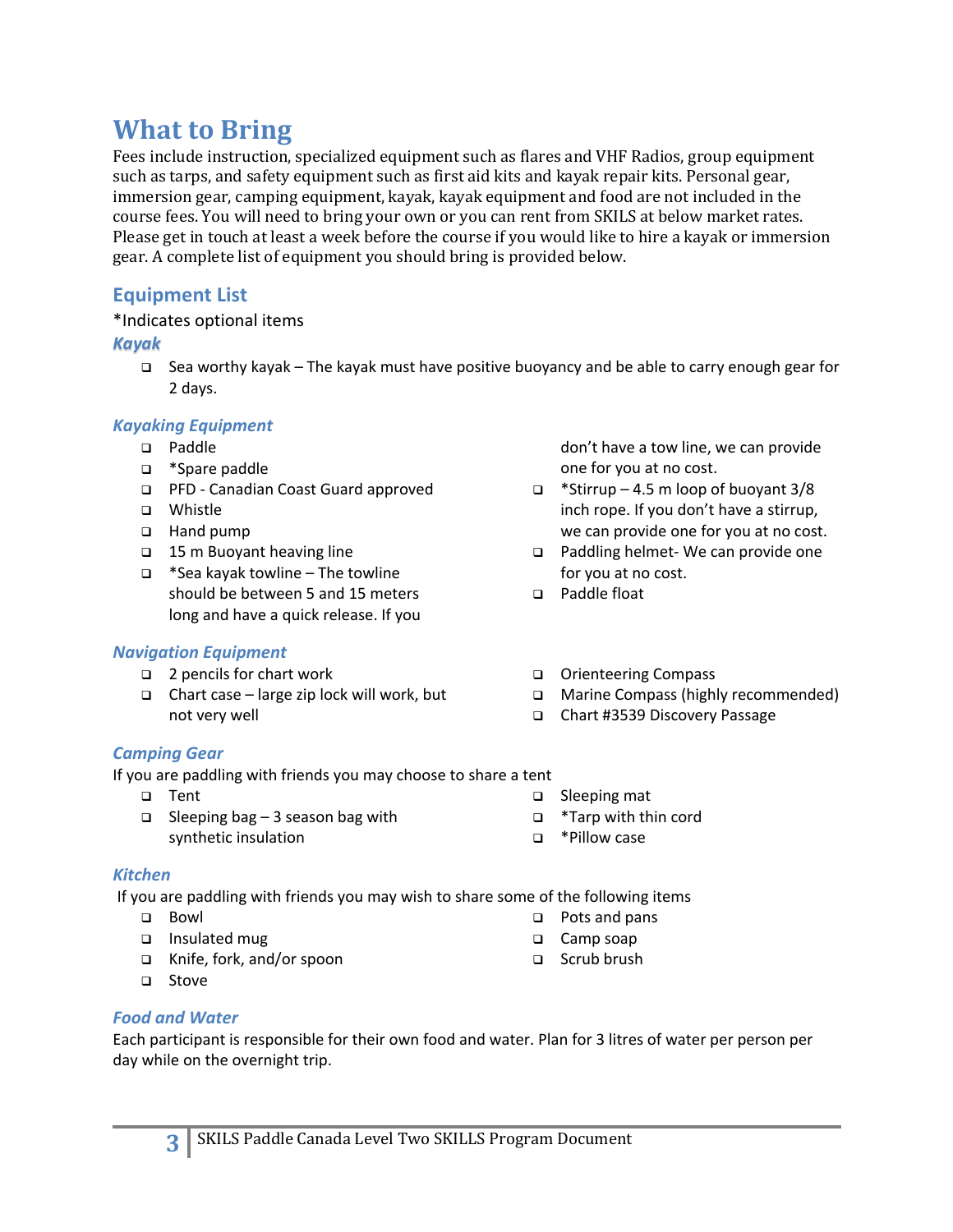### *Toiletries*

- q Toothbrush and toothpaste
- □ Sunscreen and lip balm with high SPF protection (30 +)
- □ Toilet paper

### *Immersion Clothing*

Wet suit and paddling jacket or dry suit suitable for extended cold-water immersion on the west coast. When choosing what to wear while paddling, please bear in mind that you will need to wear your immersion gear at all times on the water, and we will usually go on the water every day during the course. If you want to rent a kayak, drysuit, wetsuit or any other gear, please check our website at https://skils.ca/rentals/. Make sure you reserve your rental equipment a long time before the course starts.

- □ Neoprene booties or other immersion footwear
- **q** Immersion gear
- □ Paddling gloves or poggies

## *Personal Clothing*

These are just guidelines to assist you with your packing. Feel free to bring more or less as you feel necessary

### Torso

- q Rain Jacket
- q 1-2 fleece or wool sweaters/jackets
- q 2 pair long jane/john tops

### Legs

- q Rain Pants
- q 1-2 pair pants At least one should be made of nylon
- q 1 pair fleece or wool pants

### Feet

- q 2-3 pair warm sock made with synthetics and/or wool
- q \*2 pair liner socks Polypropylene or wool are common materials
- q 1 pair camp shoes Sneakers work well
- q \*1 pair rubber boots
- □ Indoor footwear for the lodge

### Miscellaneous Gear

- q Headlamp or Flashlight with extra batteries
- $\Box$  Notebook with pencils and/or pens
- q Water bottle
- $\Box$  1-2 t-shirts
- □ 1 wind breaker

q Small first aid kit □ Camp towel

q Pads and/or Tampons

- q 1 pair long john/jane bottoms
- $\Box$  1 pair shorts
- q \*Bathing suit
- q 1 pair sport sandals or shoes that can get wet.
- q Head
- q 2 wool or fleece caps
- q 1 Brimmed hat or baseball cap
- q Hands
- q 1 pair of fleece or wool gloves
- q Pocket Knife
- q Sunglasses with good UV protection with retriever strap
- $\Box$  Spare garbage bags and zip locks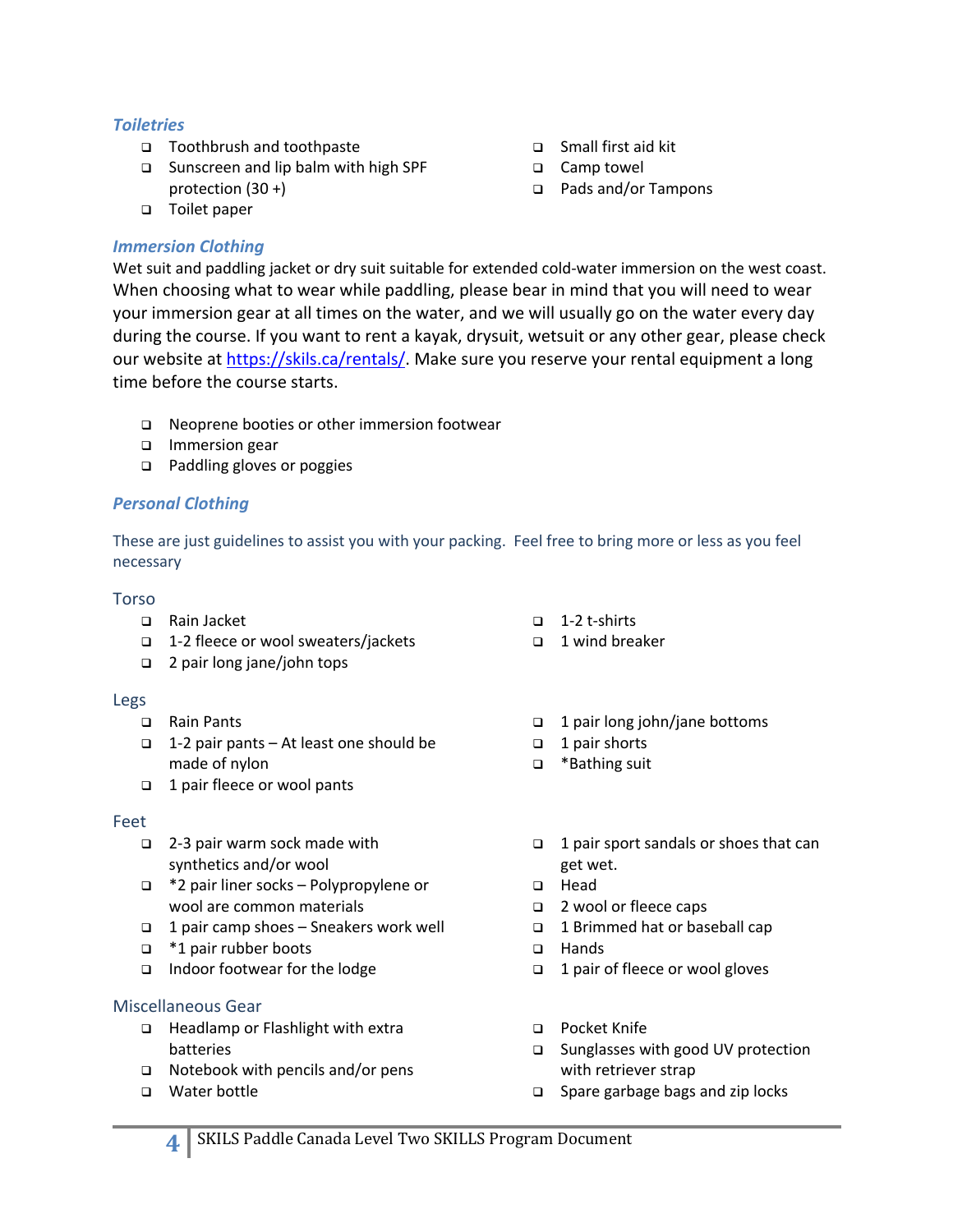#### Optional Items

- q \*Binoculars
- q \*Flares

### *Packing your gear*

You will need to waterproof at least your clothing and sleeping bag. Depending on how watertight your kayak is, you can pack the rest of your gear loose or in zip locks inside nylon stuff sacks. Here are two packing methods that work well. In fact, we usually use a combination of the two when we pack. Remember to leave room for group gear.

q \*GPS

### Dry Bag Method

Dry Bags are especially designed for paddle sports and are available at most sporting goods stores. Depending on the closure system they do not always keep all the water out. Test them in the shower before the trip. Make sure you have enough dry bags for your personal gear. We find that 20 litre dry bags or smaller work well.

### Stuff Sack with Garbage Bag Liner Method

This is the tried and true method of years gone by. Line a stuff sack with a garbage bag.

Pack as normal. Squeeze the air out before twisting the garbage bag top. Don't tie the garbage bag or use twist ties. Simply tuck the twisted end down into the stuff sack before drawing the top closed. This technique is reliable but not durable, so make sure you bring extra bags with you. You can improve the durability of this system by adding a  $2<sup>nd</sup>$  stuff sack into the garbage bag creating a plastic sandwich. This method takes up less room than dry bags and makes the kayak easier to pack.

### *Some suggestions for packing*

- Lots of smaller bags are better than a few larger ones
- A large duffel bag or IKEA type bag is useful for transporting all your small bags

# **Course Outline**

This is a general outline for the Paddle Canada Level 2 Skills Course. Depending on location, class size, and weather, the schedule will change. The course covers a lot of material in a very short period of time; candidates are discouraged from planning anything else during this period.





q \*VHF Marine Radio or Weather Radio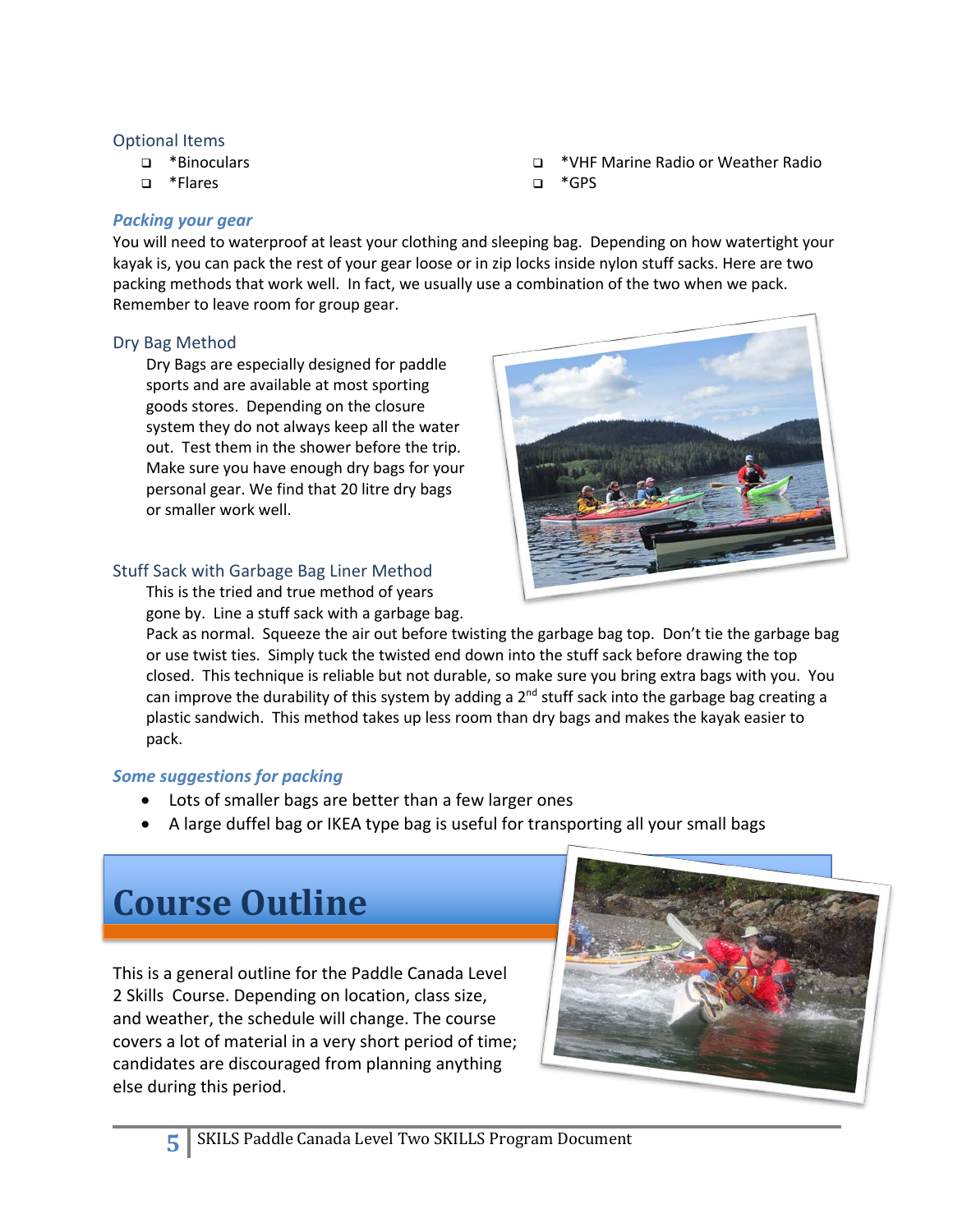|                            | <b>Morning</b>                                                                                                                                                                                                                               | <b>Afternoon</b>                                                                                                                                                    | <b>Evening</b>                                                                         |
|----------------------------|----------------------------------------------------------------------------------------------------------------------------------------------------------------------------------------------------------------------------------------------|---------------------------------------------------------------------------------------------------------------------------------------------------------------------|----------------------------------------------------------------------------------------|
| <b>Day One</b>             | <b>Icebreakers</b><br>$\bullet$<br><b>Learning Objectives</b><br>$\bullet$<br><b>Course Overview</b><br>$\bullet$<br>Paddle Canada<br>$\bullet$<br>Forms<br>$\bullet$<br>Equipment<br>$\bullet$<br>Go / No Go<br><b>Strokes</b><br>$\bullet$ | Go / No Go<br>$\bullet$<br><b>Strokes</b><br>$\bullet$<br>Rescues<br>$\bullet$<br>Communication<br>$\bullet$<br>Intro to Weather<br>$\bullet$                       | <b>Tides and Currents</b><br>$\bullet$<br>Calculations                                 |
| <b>Day Two</b>             | <b>Icebreakers</b><br>$\bullet$<br>Equipment for L2 paddler<br>$\bullet$<br>Go /No Go w/T&C and WX<br>$\bullet$<br>Communication and<br>$\bullet$<br>leadership<br>Weather<br>$\bullet$                                                      | Rescues<br>$\bullet$<br>Towing<br>Hyperthermia<br>$\bullet$<br>Intro to Rolling<br>$\bullet$                                                                        | Navigation<br>$\bullet$<br><b>Rescue Discussion</b>                                    |
| <b>Day</b><br><b>Three</b> | <b>Strokes and Rescues</b><br>$\bullet$<br>Weather                                                                                                                                                                                           | Paddling in the<br>$\bullet$<br>Currents                                                                                                                            | Preparation for<br>$\bullet$<br>Overnight<br>Float plan<br>٠<br>Cool Gear<br>$\bullet$ |
| <b>Day Four</b>            | Packing a kayak for overnight<br>$\bullet$<br>touring - Go or No Go<br>Navigation Weather (WX)<br>$\bullet$<br><b>Traveling</b>                                                                                                              | Go / No Go<br>$\bullet$<br>Route finding and<br>$\bullet$<br>navigation<br>Transitions and camp<br>$\bullet$<br>craft<br>Set up Camp<br>$\bullet$<br>Traveling<br>٠ | Navigation & WX<br>$\bullet$<br>review<br>Q & A<br>$\bullet$<br>Group activity         |
| <b>Day Five</b>            | <b>Traveling</b><br>$\bullet$<br>Go / No Go Trip Planning<br>$\bullet$                                                                                                                                                                       | Traveling<br>$\bullet$<br>Rolling<br>$\bullet$<br>Group debrief<br>$\bullet$<br>Individual debrief<br>$\bullet$                                                     |                                                                                        |

Thirty (30) days prior to the course, we will give you access to our online classroom. You are required to do the reading in the online classroom prior to the start of the course. This will help you to learn faster, reduce your stress, and get the best out of the in person section of the course. The "Above and Beyond" sections of the online classroom are not mandatory but if you are super keen, curious, or have time, you can learn much more in these sections. The online classroom is based on content from our books and training manuals. When we meet you on the first morning of the course, we will give you the hard copies so you can easily review the information when needed. If you don't have access to the internet prior to the course, we can ship you the hard copies of the training manuals. The cost is Ca \$25 if you are within Canada